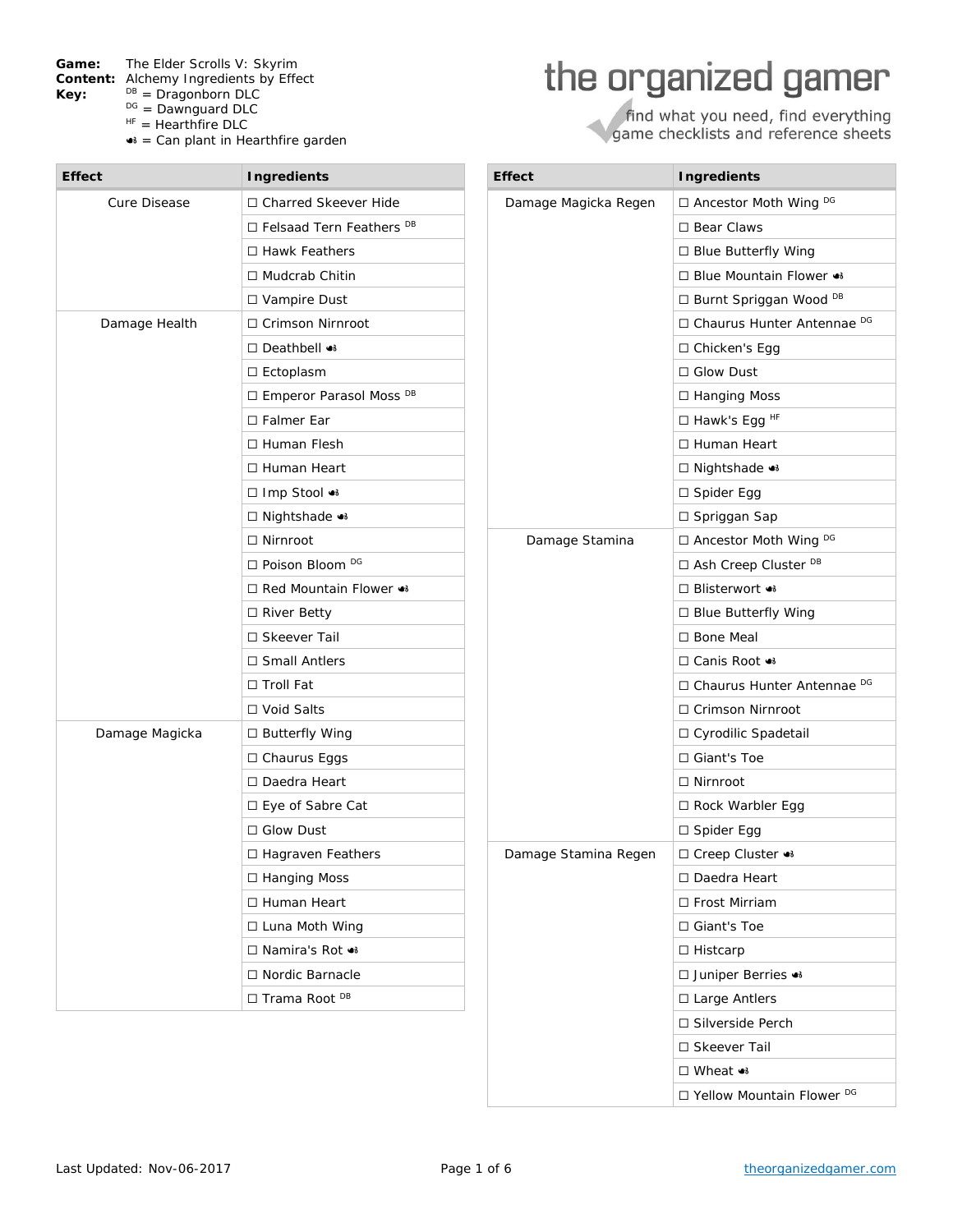## The Elder Scrolls V: Skyrim **Alchemy Ingredients by Effect** Alchemy Ingredients by Effect

| <b>Effect</b>             | <b>Ingredients</b>                          |  |
|---------------------------|---------------------------------------------|--|
| Fear                      | $\Box$ Blue Dartwing                        |  |
|                           | □ Cyrodilic Spadetail                       |  |
|                           | □ Daedra Heart                              |  |
|                           | □ Gleamblossom <sup>DG</sup>                |  |
|                           | □ Namira's Rot $\bullet$                    |  |
|                           | □ Netch Jelly <sup>DB</sup>                 |  |
|                           | □ Poison Bloom <sup>DG</sup>                |  |
|                           | $\Box$ Powdered Mammoth Tusk                |  |
| <b>Fortify Alteration</b> | □ Burnt Spriggan Wood DB                    |  |
|                           | □ Grass Pod $\bullet$                       |  |
|                           | □ River Betty                               |  |
|                           | □ Spriggan Sap                              |  |
| <b>Fortify Barter</b>     | $\Box$ Butterfly Wing                       |  |
|                           | □ Dragon's Tongue <>                        |  |
|                           | □ Hagraven Claw                             |  |
|                           | □ Tundra Cotton •                           |  |
| <b>Fortify Block</b>      | □ Bleeding Crown <>                         |  |
|                           | $\Box$ Boar Tusk <sup>DB</sup>              |  |
|                           | □ Briar Heart                               |  |
|                           | $\Box$ Honeycomb                            |  |
|                           | $\Box$ Pearl                                |  |
|                           | □ Slaughterfish Scales                      |  |
|                           | □ Tundra Cotton •                           |  |
| Fortify Carry Weight      | □ Creep Cluster $\bullet$                   |  |
|                           | □ Giant's Toe                               |  |
|                           | □ Hawk Beak                                 |  |
|                           | □ Netch Jelly <sup>DB</sup>                 |  |
|                           | □ Poison Bloom <sup>DG</sup>                |  |
|                           | □ River Betty                               |  |
|                           | □ Scaly Pholiota +                          |  |
|                           | $\Box$ Trama Root <sup>DB</sup>             |  |
|                           | $\Box$ Wisp Wrappings                       |  |
| Fortify Conjuration       | □ Ancestor Moth Wing DG                     |  |
|                           | $\Box$ Blue Butterfly Wing                  |  |
|                           | $\Box$ Blue Mountain Flower $\triangleleft$ |  |
|                           | □ Bone Meal                                 |  |
|                           | □ Chaurus Hunter Antennae DG                |  |
|                           | □ Frost Salts                               |  |
|                           | □ Hagraven Feathers                         |  |
|                           | $\Box$ Lavender $\bullet\bullet$            |  |

**Effect Ingredients** Fortify Destruction <u>□</u> Ash Creep Cluster <sup>DB</sup> ⬜ Beehive Husk □ Ectoplasm ⬜ Glow Dust □ Glowing Mushroom  $\triangleleft$ □ Nightshade  $\triangleleft$ ⬜ Wisp Wrappings Fortify Enchanting  $\Box$  Ancestor Moth Wing DG □ Blue Butterfly Wing □ Chaurus Hunter Antennae DG □ Hagraven Claw ⬜ Snowberries ☙ □ Spawn Ash DB □ Spriggan Sap Fortify Health ⬜ Bear Claws □ Blue Mountain Flower < □ Boar Tusk <sup>DB</sup> ⬜ Giant's Toe □ Glowing Mushroom  $\triangleleft$ □ Hanging Moss ⬜ Wheat ☙ □ Yellow Mountain Flower <sup>DG</sup> Fortify Heavy Armor  $\Box$  Ice Wraith Teeth □ Sabre Cat Tooth ⬜ Slaughterfish Scales ⬜ Thistle Branch ☙ □ White Cap  $\triangleleft$ Fortify Illusion  $\Box$  Dragon's Tongue  $\triangleleft$ ⬜ Dwarven Oil □ Mora Tapinella < □ Scaly Pholiota < □ Taproot Fortify Light Armor  $\Box$  Ash Hopper Jelly DB ⬜ Beehive Husk □ Felsaad Tern Feathers<sup>DB</sup> ⬜ Hawk Feathers □ Honeycomb □ Luna Moth Wing ⬜ Skeever Tail Fortify Lockpicking │ □ Ashen Grass Pod DB □ Falmer Ear □ Namira's Rot  $\clubsuit$ □ Pine Thrush Egg □ Spider Egg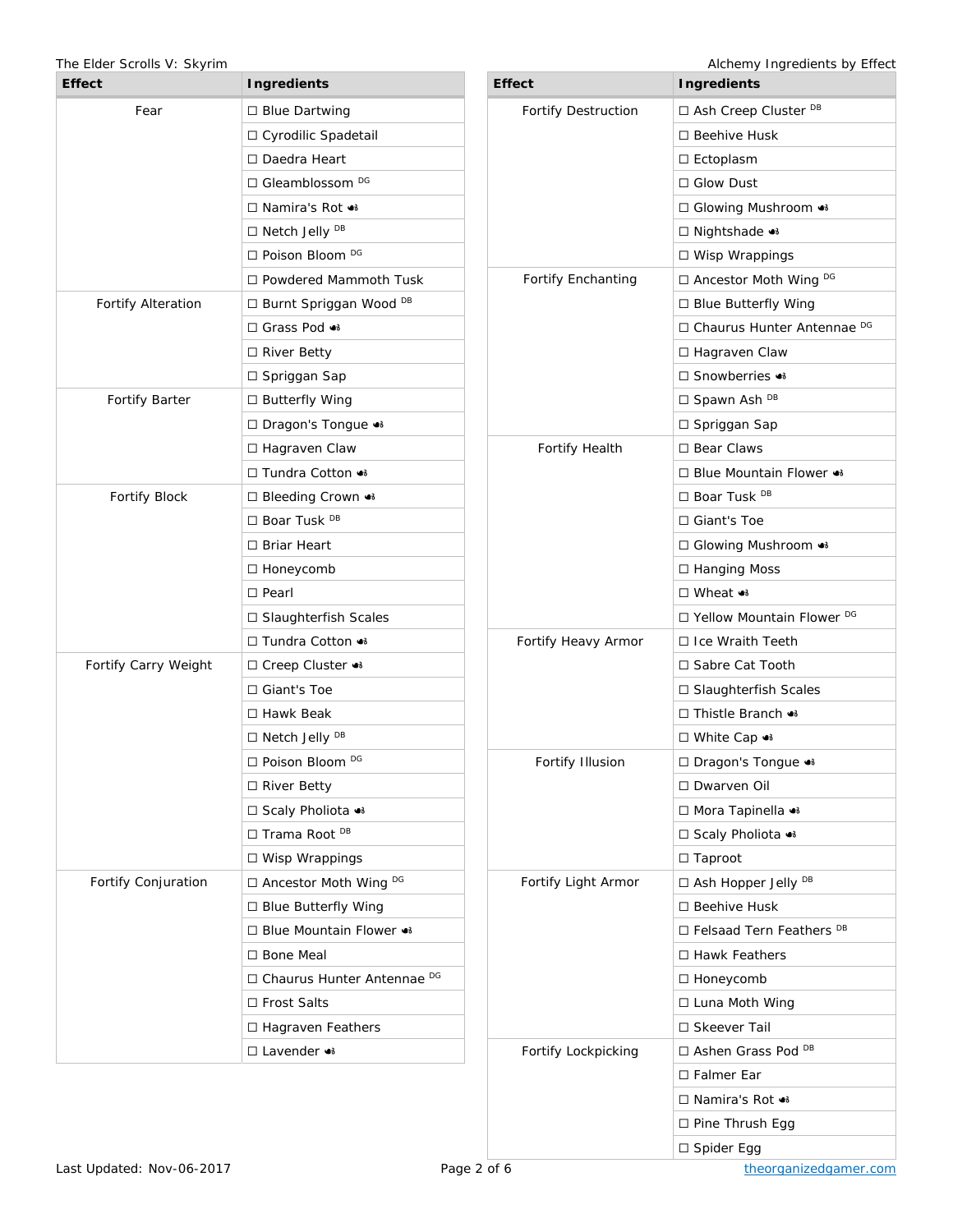| <b>Effect</b>           | <b>Ingredients</b>                     |  |
|-------------------------|----------------------------------------|--|
| Fortify Magicka         | $\Box$ Briar Heart                     |  |
|                         | $\Box$ Ectoplasm                       |  |
|                         | □ Emperor Parasol Moss DB              |  |
|                         | $\Box$ Histcarp                        |  |
|                         | □ Jazbay Grapes <>                     |  |
|                         | □ Red Mountain Flower <>               |  |
|                         | □ Salmon Roe <sup>HF</sup>             |  |
|                         | □ Tundra Cotton •                      |  |
|                         | □ Void Salts                           |  |
| Fortify Marksman        | □ Canis Root $\bullet$                 |  |
|                         | $\Box$ Elves Ear                       |  |
|                         | □ Juniper Berries <                    |  |
|                         | □ Spider Egg                           |  |
| Fortify One-handed      | $\Box$ Bear Claws                      |  |
|                         | □ Canis Root $\bullet$                 |  |
|                         | $\Box$ Hanging Moss                    |  |
|                         | $\Box$ Hawk Feathers                   |  |
|                         | $\Box$ Rock Warbler Egg                |  |
|                         | $\Box$ Small Pearl                     |  |
| Fortify Pickpocket      | $\Box$ Blue Dartwing                   |  |
|                         | □ Nordic Barnacle                      |  |
|                         | $\Box$ Orange Dartwing                 |  |
|                         | $\Box$ Slaughterfish Egg               |  |
| Fortify Restoration     | $\Box$ Abecean Longfin                 |  |
|                         | □ Cyrodilic Spadetail                  |  |
|                         | $\Box$ Salt Pile                       |  |
|                         | $\Box$ Small Antlers                   |  |
|                         | □ Small Pearl                          |  |
|                         | □ Yellow Mountain Flower <sup>DG</sup> |  |
| <b>Fortify Smithing</b> | □ Blisterwort $\bullet$                |  |
|                         | □ Glowing Mushroom •                   |  |
|                         | □ Sabre Cat Tooth                      |  |
|                         | $\Box$ Spriggan Sap                    |  |
| <b>Fortify Sneak</b>    | $\Box$ Abecean Longfin                 |  |
|                         | □ Ashen Grass Pod DB                   |  |
|                         | $\Box$ Beehive Husk                    |  |
|                         | $\Box$ Frost Mirriam                   |  |
|                         | □ Hawk Feathers                        |  |
|                         | $\Box$ Human Flesh                     |  |
|                         | □ Powdered Mammoth Tusk                |  |
|                         | □ Purple Mountain Flower •             |  |

The Elder Scrolls V: Skyrim and The Elder Scrolls V: Skyrim Alchemy Ingredients by Effect

| <b>Effect</b>            | <b>Ingredients</b>                            |  |
|--------------------------|-----------------------------------------------|--|
| Fortify Stamina          | □ Boar Tusk <sup>DB</sup>                     |  |
|                          | □ Chaurus Eggs                                |  |
|                          | $\Box$ Garlic                                 |  |
|                          | □ Large Antlers                               |  |
|                          | $\Box$ Lavender $\triangleleft$               |  |
|                          | $\Box$ Slaughterfish Egg                      |  |
|                          | □ Torchbug Thorax                             |  |
| Fortify Two-handed       | □ Dragon's Tongue <>                          |  |
|                          | □ Emperor Parasol Moss DB                     |  |
|                          | □ Fly Amanita +                               |  |
|                          | $\Box$ Troll Fat                              |  |
| Frenzy                   | □ Blisterwort •                               |  |
|                          | □ Boar Tusk <sup>DB</sup>                     |  |
|                          | □ Falmer Ear                                  |  |
|                          | $\Box$ Fly Amanita $\bullet$                  |  |
|                          | □ Hagraven Feathers                           |  |
|                          | □ Human Heart                                 |  |
|                          | □ Troll Fat                                   |  |
| Invisibility             | □ Ash Creep Cluster <sup>DB</sup>             |  |
|                          | $\Box$ Chaurus Eggs                           |  |
|                          | □ Crimson Nirnroot                            |  |
|                          | $\Box$ Ice Wraith Teeth                       |  |
|                          | □ Luna Moth Wing                              |  |
|                          | $\Box$ Nirnroot                               |  |
|                          | $\Box$ Vampire Dust                           |  |
| Lingering Damage Health  | □ Imp Stool +                                 |  |
|                          | □ Mora Tapinella •                            |  |
|                          | □ Orange Dartwing                             |  |
|                          | □ Scathecraw <sup>DB</sup>                    |  |
|                          | □ Slaughterfish Egg                           |  |
|                          | □ Slaughterfish Scales                        |  |
| Lingering Damage Magicka | □ Hagraven Claw                               |  |
|                          | $\Box$ Purple Mountain Flower $\triangleleft$ |  |
|                          | □ Swamp Fungal Pod •                          |  |
|                          | □ Torchbug Thorax                             |  |
|                          | □ Wheat $\bullet$                             |  |
| Lingering Damage Stamina | □ Butterfly Wing                              |  |
|                          | □ Chicken's Egg                               |  |
|                          | □ Hawk's Egg <sup>HF</sup>                    |  |
|                          | □ Nightshade +                                |  |
|                          | □ Small Antlers                               |  |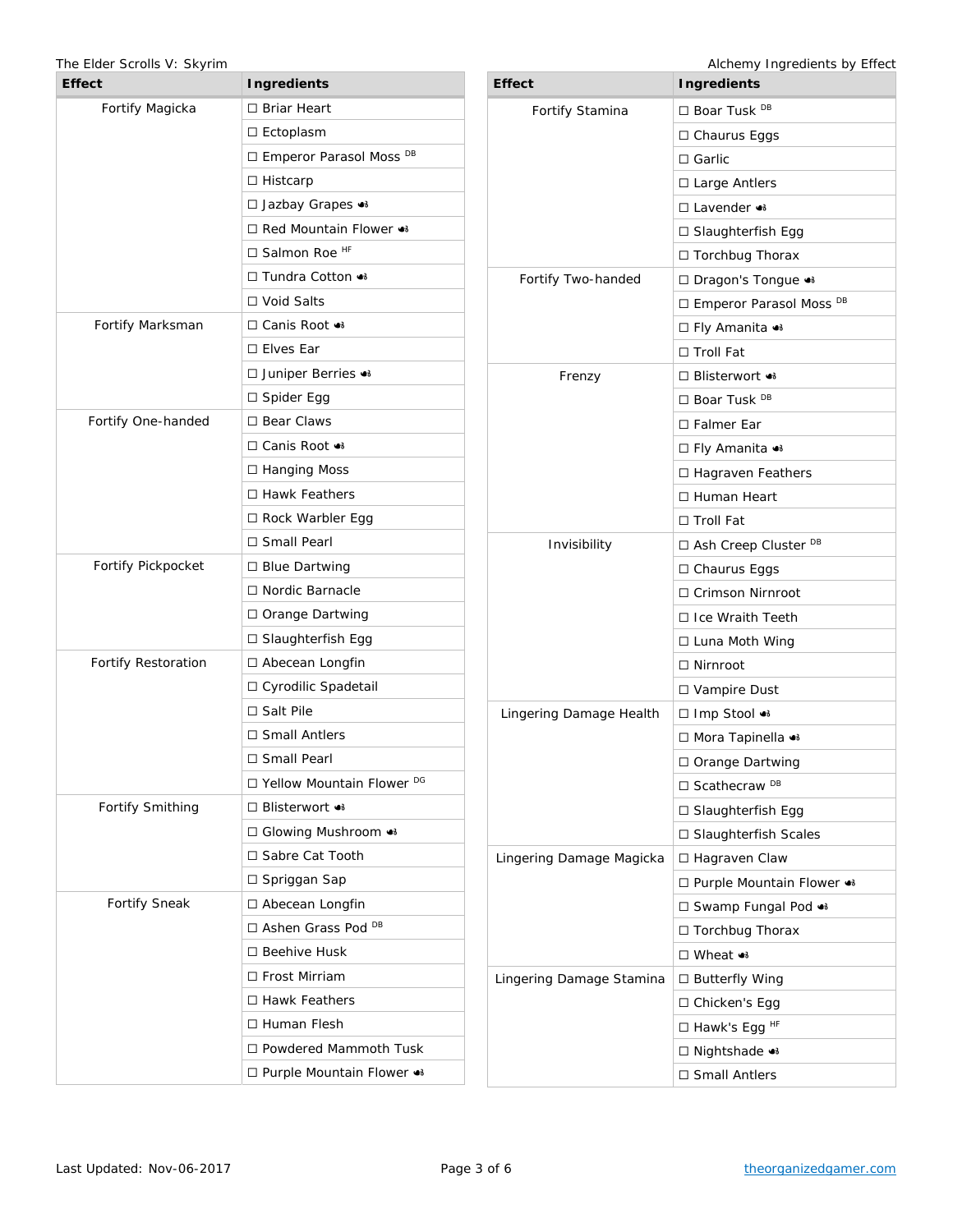| <b>Effect</b>     | <b>Ingredients</b>                     |  |
|-------------------|----------------------------------------|--|
| Paralysis         | □ Briar Heart                          |  |
|                   | □ Canis Root $\bullet$                 |  |
|                   | □ Gleamblossom DG                      |  |
|                   | □ Human Flesh                          |  |
|                   | □ Imp Stool +                          |  |
|                   | □ Netch Jelly <sup>DB</sup>            |  |
|                   | □ Swamp Fungal Pod <a></a>             |  |
| Ravage Health     | □ Cyrodilic Spadetail                  |  |
|                   | $\Box$ Eye of Sabre Cat                |  |
|                   | □ Giant Lichen •                       |  |
|                   | □ Jazbay Grapes <                      |  |
|                   | $\Box$ Scathecraw $DB$                 |  |
|                   | $\Box$ Silverside Perch                |  |
|                   | □ Skeever Tail                         |  |
| Ravage Magicka    | □ Frost Mirriam                        |  |
|                   | □ Grass Pod $\bullet$                  |  |
|                   | $\Box$ Lavender $\triangleleft$        |  |
|                   | □ Orange Dartwing                      |  |
|                   | $\Box$ Red Mountain Flower $\bullet$   |  |
|                   | □ Scathecraw <sup>DB</sup>             |  |
|                   | □ Spawn Ash DB                         |  |
|                   | □ White Cap $\triangleleft$            |  |
| Ravage Stamina    | $\square$ Bee                          |  |
|                   | □ Bone Meal                            |  |
|                   | $\Box$ Deathbell $\bullet$             |  |
|                   | $\Box$ Honeycomb                       |  |
|                   | □ Scathecraw <sup>DB</sup>             |  |
|                   | □ Spawn Ash DB                         |  |
|                   | $\Box$ Thistle Branch $\bullet\bullet$ |  |
| Regenerate Health | □ Emperor Parasol Moss DB              |  |
|                   | $\Box$ Garlic                          |  |
|                   | □ Gleamblossom DG                      |  |
|                   | □ Juniper Berries <>                   |  |
|                   | □ Luna Moth Wing                       |  |
|                   | □ Namira's Rot •                       |  |
|                   | □ Nordic Barnacle                      |  |
|                   | □ Vampire Dust                         |  |

The Elder Scrolls V: Skyrim **Alchemy Ingredients by Effect** 

| <b>Effect</b>       | <b>Ingredients</b>                  |  |
|---------------------|-------------------------------------|--|
| Regenerate Magicka  | □ Dwarven Oil                       |  |
|                     | □ Fire Salts                        |  |
|                     | $\Box$ Garlic                       |  |
|                     | □ Jazbay Grapes <                   |  |
|                     | □ Moon Sugar                        |  |
|                     | □ Salmon Roe <sup>HF</sup>          |  |
|                     | □ Salt Pile                         |  |
|                     | $\Box$ Taproot                      |  |
| Regenerate Stamina  | $\square$ Bee                       |  |
|                     | □ Fly Amanita •                     |  |
|                     | □ Mora Tapinella •                  |  |
|                     | □ Scaly Pholiota <a></a>            |  |
| <b>Resist Fire</b>  | □ Ash Creep Cluster <sup>DB</sup>   |  |
|                     | □ Ashen Grass Pod <sup>DB</sup>     |  |
|                     | □ Bone Meal                         |  |
|                     | □ Dragon's Tongue <                 |  |
|                     | $\Box$ Elves Ear                    |  |
|                     | □ Fire Salts                        |  |
|                     | □ Fly Amanita +                     |  |
|                     | □ Mudcrab Chitin                    |  |
|                     | □ Snowberries $\bullet$             |  |
|                     | □ Spawn Ash DB                      |  |
| <b>Resist Frost</b> | □ Frost Mirriam                     |  |
|                     | □ Frost Salts                       |  |
|                     | □ Hawk Beak                         |  |
|                     | □ Moon Sugar                        |  |
|                     | □ Purple Mountain Flower <>         |  |
|                     | □ Silverside Perch                  |  |
|                     | □ Slaughterfish Scales              |  |
|                     | □ Small Pearl                       |  |
|                     | $\Box$ Snowberries $\bullet\bullet$ |  |
|                     | □ Thistle Branch •                  |  |
| Resist Magic        | □ Bleeding Crown <>                 |  |
|                     | □ Chicken's Egg                     |  |
|                     | $\Box$ Crimson Nirnroot             |  |
|                     | □ Felsaad Tern Feathers DB          |  |
|                     | □ Gleamblossom <sup>DG</sup>        |  |
|                     | □ Hagraven Claw                     |  |
|                     | □ Hawk's Egg <sup>HF</sup>          |  |
|                     | $\Box$ Lavender $\bullet\bullet$    |  |
|                     | $\Box$ Nirnroot                     |  |
|                     | □ Tundra Cotton •                   |  |
|                     | □ Void Salts                        |  |
|                     | □ Wisp Wrappings                    |  |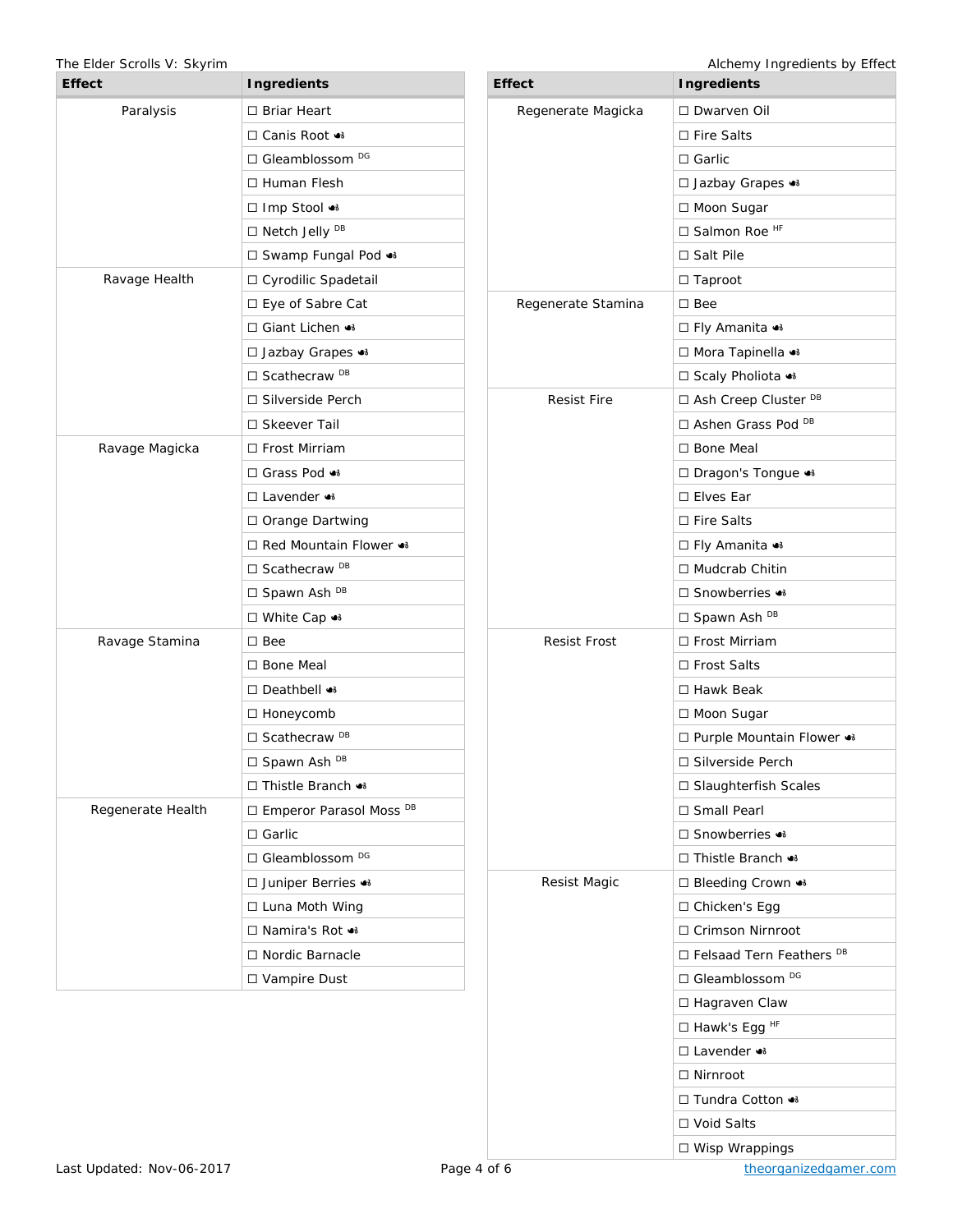The Elder Scrolls V: Skyrim **Alchemy Ingredients by Effect** 

| <b>Effect</b>        | <b>Ingredients</b>               | <b>Effect</b>   | <b>Ingredients</b>                          |
|----------------------|----------------------------------|-----------------|---------------------------------------------|
| <b>Resist Poison</b> | □ Beehive Husk                   | Restore Magicka | □ Briar Heart                               |
|                      | □ Charred Skeever Hide           |                 | □ Creep Cluster ●                           |
|                      | □ Falmer Ear                     |                 | □ Dwarven Oil                               |
|                      | $\Box$ Garlic                    |                 | $\square$ Ectoplasm                         |
|                      | □ Grass Pod +                    |                 | $\square$ Elves Ear                         |
|                      | □ Mudcrab Chitin                 |                 | $\Box$ Fire Salts                           |
|                      | □ Slaughterfish Egg              |                 | □ Frost Salts                               |
|                      | □ Thistle Branch •               |                 | $\Box$ Giant Lichen $\bullet\bullet$        |
|                      | □ Troll Fat                      |                 | □ Grass Pod +                               |
|                      | □ Yellow Mountain Flower DG      |                 | $\Box$ Human Flesh                          |
| <b>Resist Shock</b>  | □ Ash Hopper Jelly <sup>DB</sup> |                 | □ Moon Sugar                                |
|                      | □ Blue Dartwing                  |                 | □ Mora Tapinella •                          |
|                      | $\Box$ Glow Dust                 |                 | $\Box$ Pearl                                |
|                      | □ Glowing Mushroom •             |                 | $\Box$ Red Mountain Flower $\bullet\bullet$ |
|                      | □ Hawk Beak                      |                 | $\Box$ Taproot                              |
|                      | $\square$ Pearl                  |                 | □ Vampire Dust                              |
|                      | $\Box$ Pine Thrush Egg           |                 | □ White Cap •                               |
|                      | □ Snowberries •                  | Restore Stamina | $\square$ Bear Claws                        |
|                      | □ Swamp Fungal Pod <>            |                 | $\square$ Bee                               |
| Restore Health       | □ Ash Hopper Jelly <sup>DB</sup> |                 | □ Charred Skeever Hide                      |
|                      | □ Blisterwort •                  |                 | □ Eye of Sabre Cat                          |
|                      | □ Blue Dartwing                  |                 | □ Hawk Beak                                 |
|                      | □ Blue Mountain Flower •         |                 | $\Box$ Histcarp                             |
|                      | □ Butterfly Wing                 |                 | □ Honeycomb                                 |
|                      | □ Charred Skeever Hide           |                 | □ Large Antlers                             |
|                      | □ Daedra Heart                   |                 | □ Mudcrab Chitin                            |
|                      | □ Eye of Sabre Cat               |                 | □ Netch Jelly <sup>DB</sup>                 |
|                      | $\Box$ Felsaad Tern Feathers DB  |                 | □ Orange Dartwing                           |
|                      | □ Imp Stool ●                    |                 | $\square$ Pearl                             |
|                      | □ Rock Warbler Egg               |                 | □ Pine Thrush Egg                           |
|                      | □ Swamp Fungal Pod <>            |                 | □ Powdered Mammoth Tusk                     |
|                      | □ Wheat $\bullet$                |                 | □ Purple Mountain Flower <>                 |
|                      |                                  |                 | □ Sabre Cat Tooth                           |
|                      |                                  |                 | □ Salmon Roe <sup>HF</sup>                  |
|                      |                                  |                 | □ Silverside Perch                          |
|                      |                                  |                 | □ Small Pearl                               |
|                      |                                  |                 | □ Torchbug Thorax                           |

⬜ Wisp Wrappings